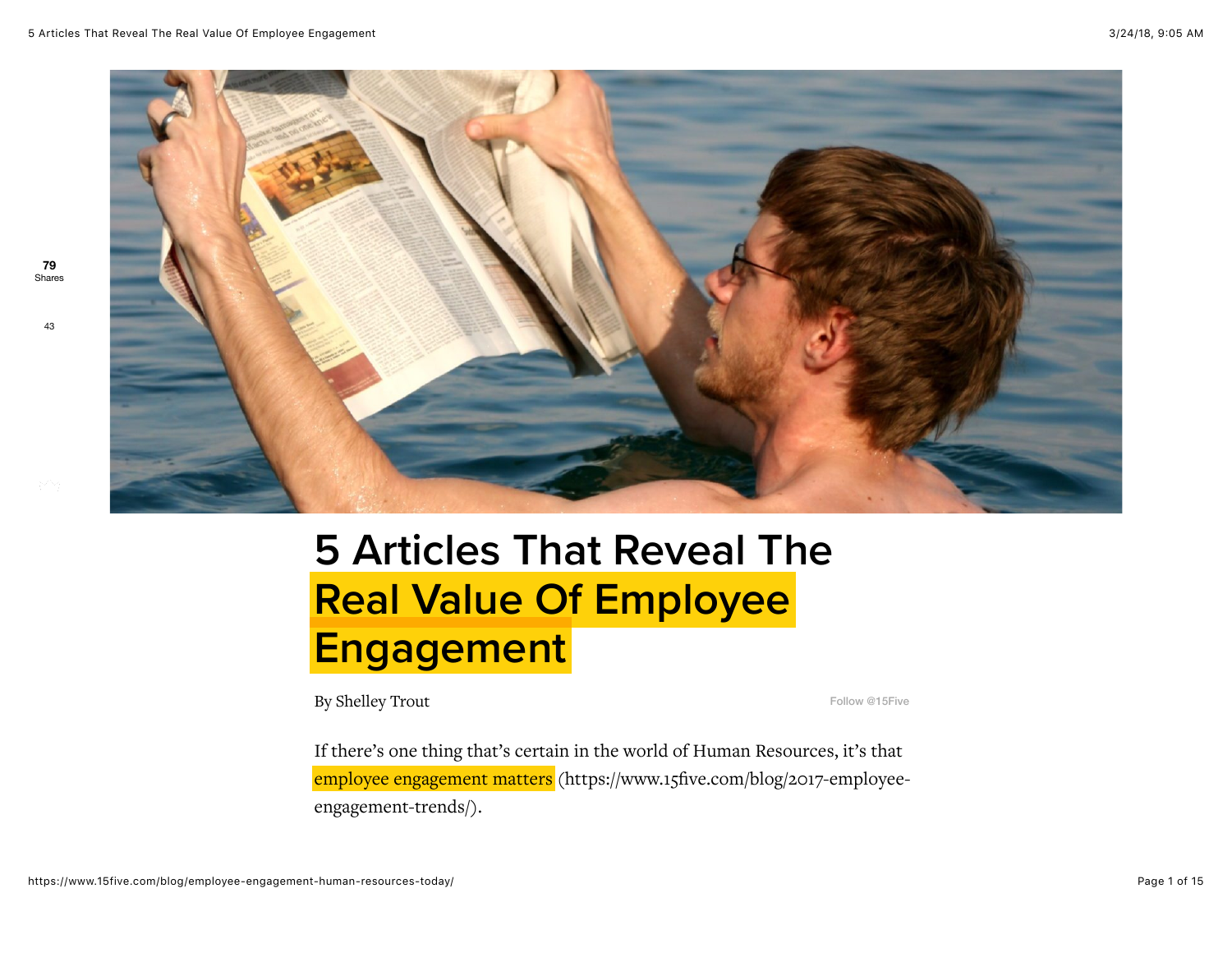If there's a second thing that's certain, it's that  $HR$  knowing this has done almost nothing to improve employee engagement [\(https://www.15five.com/blog/7-employee-engagement-trends-2016/\)](https://www.15five.com/blog/7-employee-engagement-trends-2016/).

If you're anything like me, these revelations are enough to leave you baffled and a bit lost – and you would be in good company! At Human Resources [Today, \(https://www.humanresourcestoday.com/\) we see a lot of HR expe](https://www.humanresourcestoday.com/)rts ponder the apparent paradox: over a billion dollars is being spent annually in the USA alone on employee engagement (https://www.15five.com/blog/7 [employee-engagement-trends-2016/\) programs, and only 32% of employ](https://www.15five.com/blog/7-employee-engagement-trends-2016/)[ees](http://www.gallup.com/opinion/gallup/216155/reasons-why-employee-engagement-programs-fall-short.aspx) (http://www.gallup.com/opinion/gallup/216155/reasons-why-employeeengagement-programs-fall-short.aspx) consider themselves engaged at work.

Even progressive, people-focused companies are beginning to wonder if there's any point to this engagement spending. Employee survey and engagement software can be expensive and time-consuming, while promises of increased performance are nebulous at best. And now the workplace is populated with Millennials (https://www.15five.com/blog/how-engage[millennial-employees-accountability/\), who are notorious for leaving jo](https://www.15five.com/blog/how-engage-millennial-employees-accountability/)bs after only a handful of years. Is it worth the investment?

We've rounded up five experts in the world of HR who strongly believe that employee engagement (https://www.15five.com/blog/7-employee[engagement-trends-2016/\) is still of paramount importance – pro](https://www.15five.com/blog/7-employee-engagement-trends-2016/)vided you're doing it well. They argue that leaders must think beyond the numbers. Engagement must be approached as part of the whole employee experience, beginning with onboarding and continuing throughout a person's career:

.. Orientation: Details to help Create Your Extraordinary Workplace



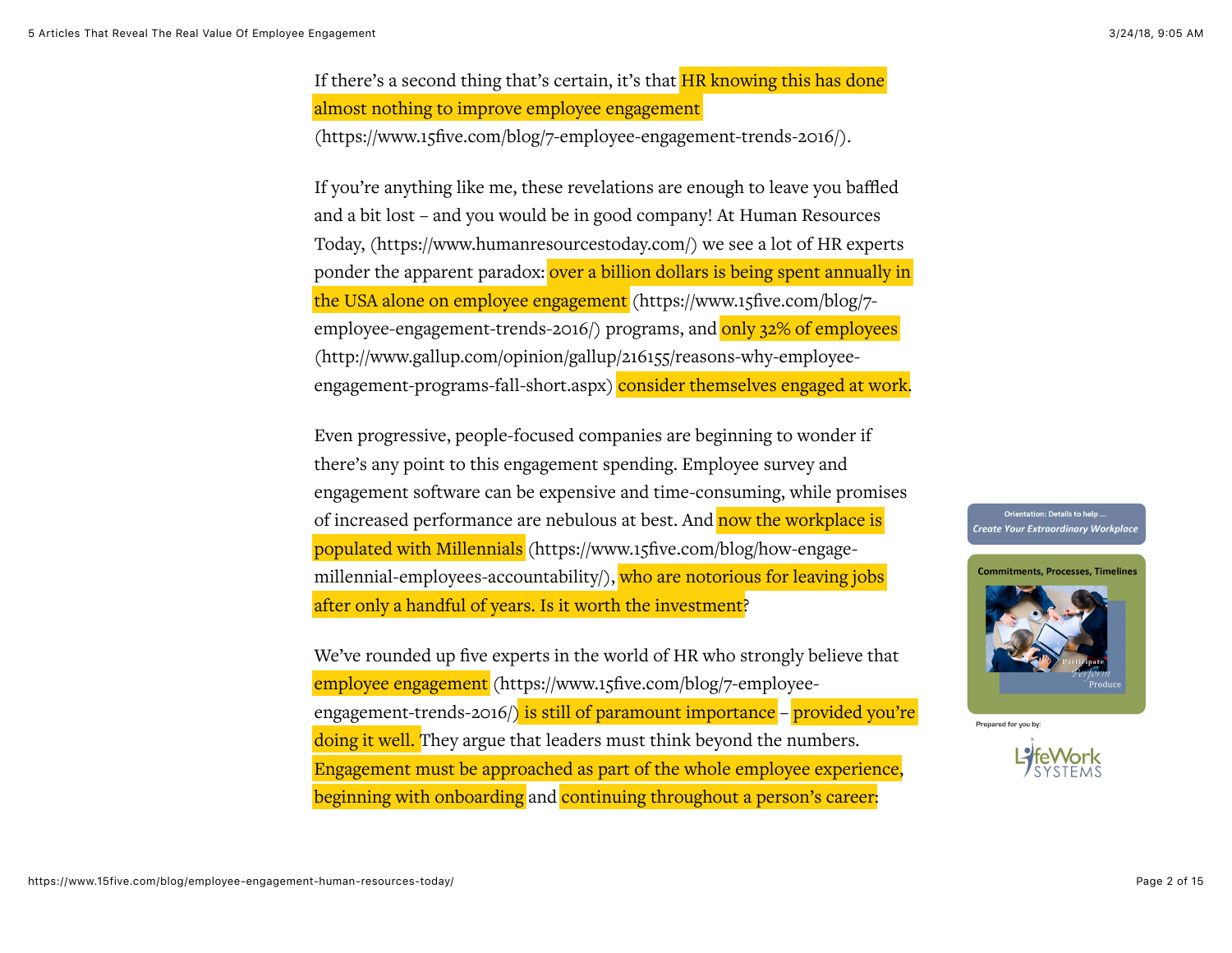1) Go Beyond Employee Engagement [\(https://www.15five.com/blog/7-employee-engagement](https://www.15five.com/blog/7-employee-engagement-trends-2016/)trends-2016/) to Business Results

From [People Strategy \(https://www.peoplestrategy.com/category/blog/\)](https://www.peoplestrategy.com/category/blog/)

If there's one writer who understands the disconnect between people analytics and their application, it's Ben Eubanks [\(https://twitter.com/beneubanks\), a Principal A](https://twitter.com/beneubanks)[nalyst at Lighthouse Research](http://lhra.io/) & Advisory (http://lhra.io/). "Engagement is not a program," he states. "The truth is that employees are probably tired of your 'programs'."

Nor is engagement an outcome, he continues, referencing the fact that some HR leaders check engagement scores as if they were sales figures. A company with engaged employees will see the outcome in increased innovation, retention and revenue – but to treat engagement itself like the final goal is limiting your business results.

To treat engagement itself like the final goal is limiting your business results. (https://twitter.com/share? text=To+treat+engagement+itself+like+the+final+goal+is [+limiting+your+business+results.&via=15Five&related=1](https://twitter.com/share?text=To+treat+engagement+itself+like+the+final+goal+is+limiting+your+business+results.&via=15Five&related=15Five&url=https://www.15five.com/blog/employee-engagement-human-resources-today/) 5Five&url=https://www.15five.com/blog/employeeengagement-human-resources-today/)

**CLICK TO TWEET (HTTPS://TWITTER.COM/SHARE?**

**TEXT=TO[+TREAT+ENGAGEMENT+ITSELF+LIKE+THE+FINAL+GOAL+IS+LIMITING+YOUR+BUSINESS+RESULTS.&VIA=15FIVE&RELATED=15FIVE&URL=HTTPS://WWW.15FIVE.COM/BLOG/EMPLOYEE-](https://twitter.com/share?text=To+treat+engagement+itself+like+the+final+goal+is+limiting+your+business+results.&via=15Five&related=15Five&url=https://www.15five.com/blog/employee-engagement-human-resources-today/)ENGAGEMENT-HUMAN-RESOURCES-TODAY/)**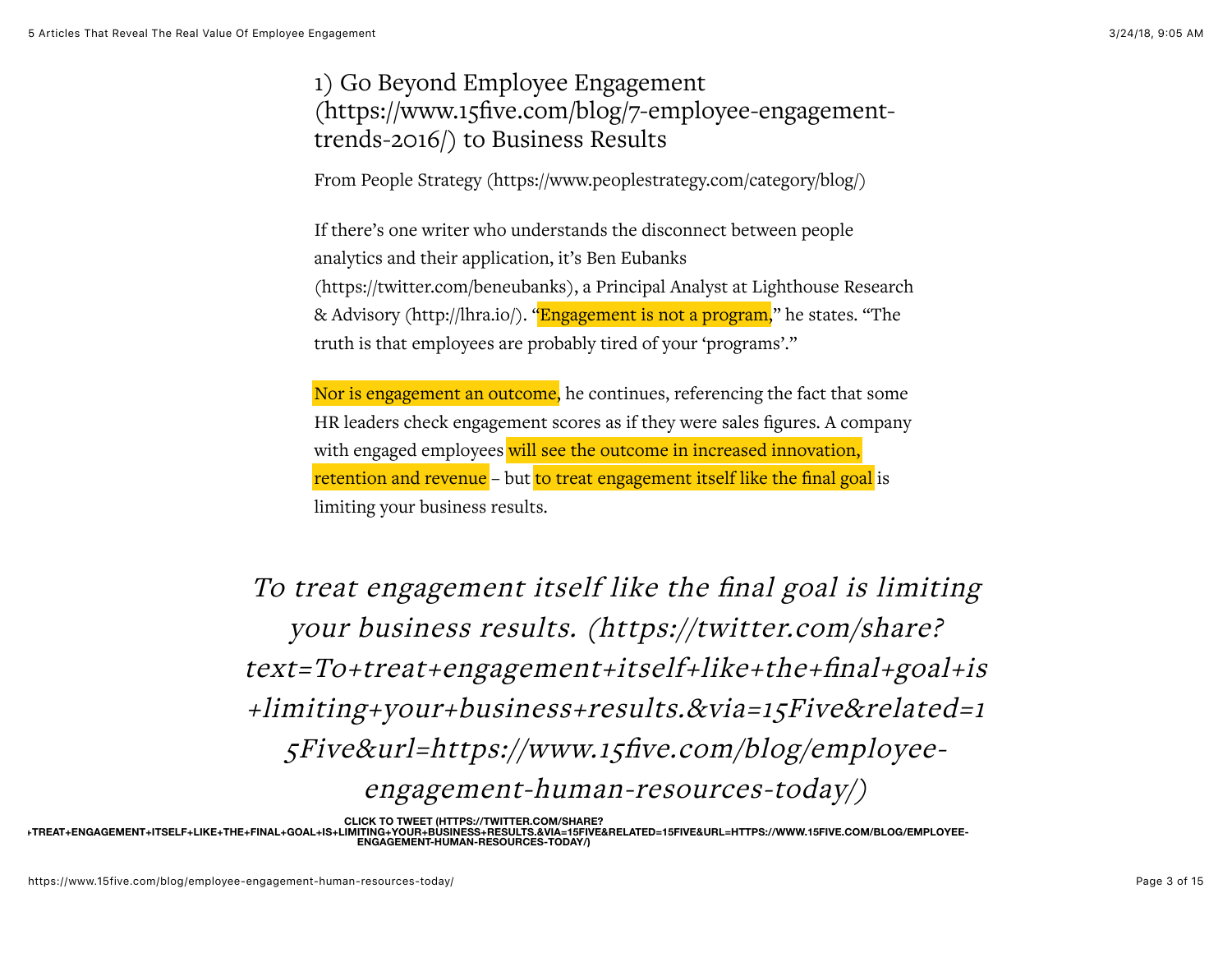#### Ben's solution?

"The challenge is to see engagement not as a one-off activity, but as a holistic view of the employee experience... That means everything from the first moment the person applies for a job all the way through to managing work schedules, getting performance reviews, and beyond."

Tackling employee engagement (https://www.15five.com/blog/7-employee[engagement-trends-2016/\) from this perspective and actively combating th](https://www.15five.com/blog/7-employee-engagement-trends-2016/)e way we think about outcomes and programs is the key to better business results. Read more of Ben's sage advice here

[\(http://www.humanresourcestoday.com/employee-engagement/?open-article](http://www.humanresourcestoday.com/employee-engagement/?open-article-id=5530126&article-title=going-beyond-employee-engagement-to-business-results&blog-domain=peoplestrategy.com&blog-title=peoplestrategy)id=5530126&article-title=going-beyond-employee-engagement-to-businessresults&blog-domain=peoplestrategy.com&blog-title=peoplestrategy).

## 2) Are Your Employees Engaged? Look in the Mirror

From [DecisionWise \(https://www.decision-wise.com/blog/\)](https://www.decision-wise.com/blog/)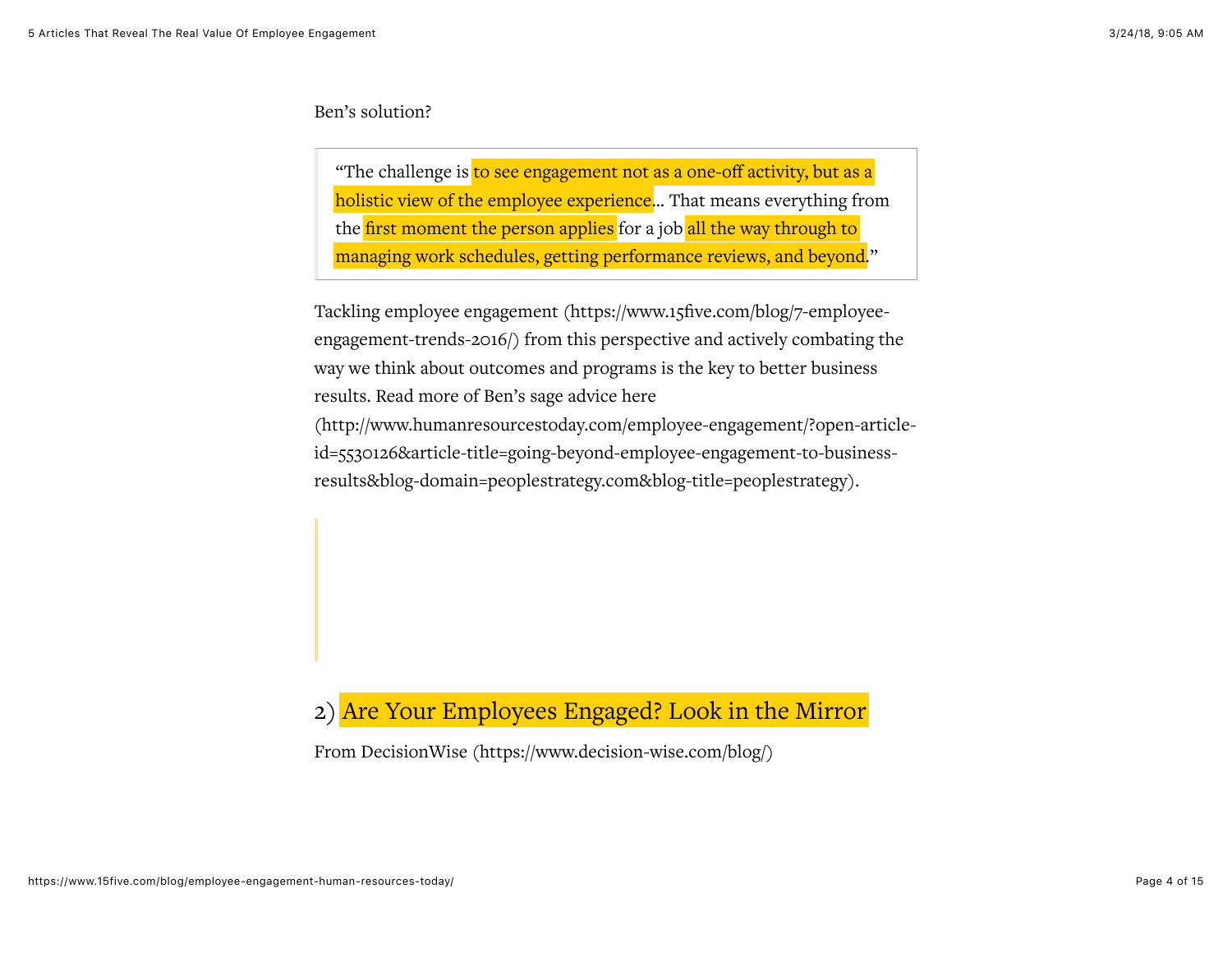Continuing in a similar vein, Tracy Maylett, CEO and President of DecisionWise, writes about employee engagement [\(https://www.15five.com/blog/7-employee-engagement-trends-2016/\)](https://www.15five.com/blog/7-employee-engagement-trends-2016/) as one of the responsibilities of the manager. However, he also notes that most managers are only rewarded or punished based on their results – and that this can lead to management overlooking the fact that "what gets done is as important as *how* it gets done."

# What gets done is as [important](https://twitter.com/share?text=What+gets+done+is+as+important+as+how+it+gets+done.&via=15Five&related=15Five&url=https://www.15five.com/blog/employee-engagement-human-resources-today/) as how it gets done.

The how, of course, refers to your employees' level of engagement.

"You're an employee and you have responsibility to be an engaged employee. But you may also be a manager, and as a manager you have some responsibility for the engagement of others as well."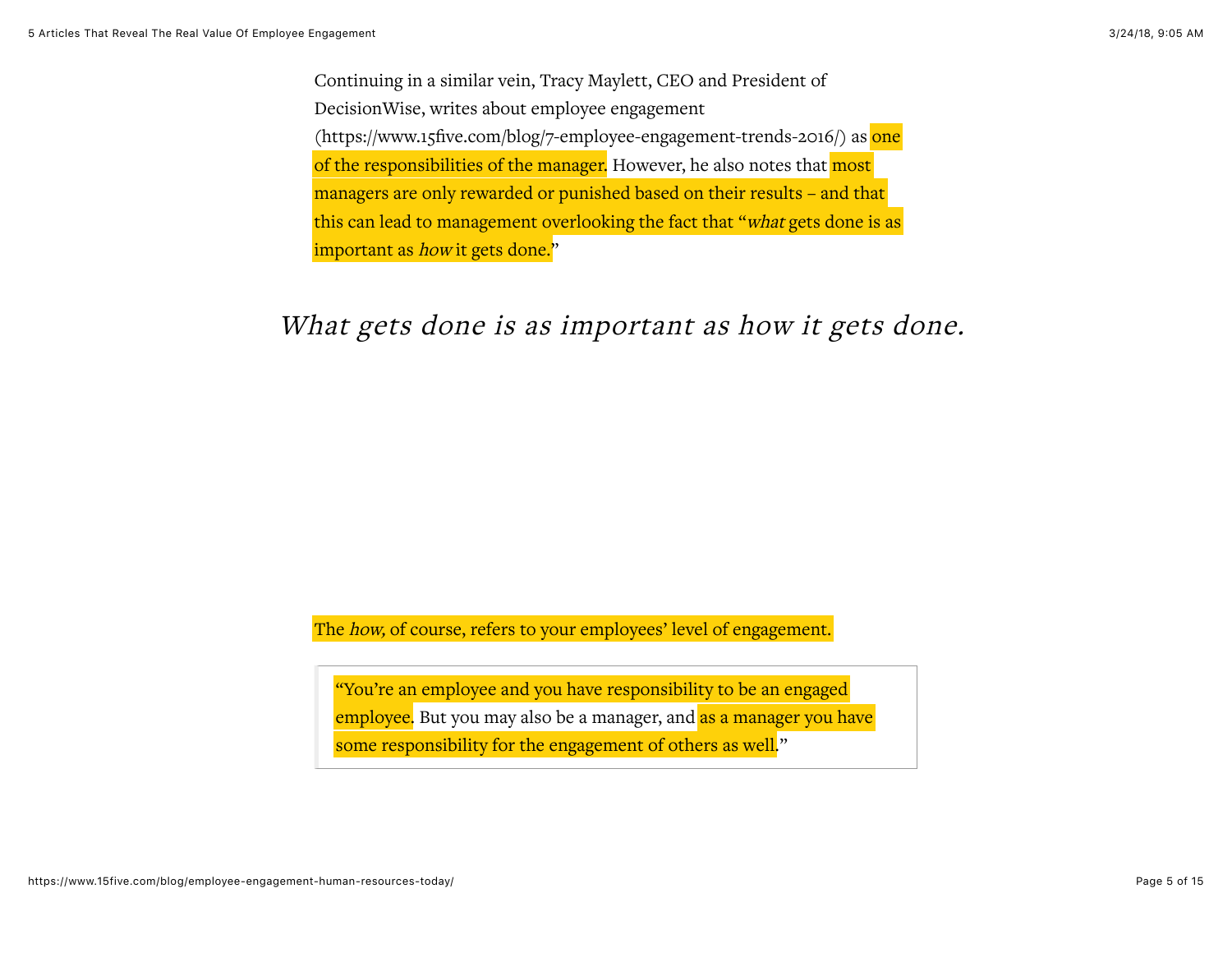Tracy notes that when a person is promoted to a managerial role, it is usually because they have shown proficiency in their job – not necessarily because they have the necessary tools to lead. A skilled employee who knows nothing about management can quickly find him or herself in a "managerial death spiral," trying desperately to deliver the results at any cost, because the results are what the organization rewards.

"Hopefully, you're the manager who gets it," Maylett says. Engaging yourself, actively seeking to learn, adapt, and gain the necessary skills, will automatically see your team becoming more engaged as well. This offers a unique slant to the engagement conversation, which can be explored in more detail here (http://www.humanresourcestoday.com/employee-engagement/? [open-article-id=4994125&article-title=are-your-employees-engaged--look-in](http://www.humanresourcestoday.com/employee-engagement/?open-article-id=4994125&article-title=are-your-employees-engaged--look-in-the-mirror---&blog-domain=decision-wise.com&blog-title=decision-wise)the-mirror---&blog-domain=decision-wise.com&blog-title=decision-wise).

3) Improve Employee Engagement [\(https://www.15five.com/blog/7-employee-engagement](https://www.15five.com/blog/7-employee-engagement-trends-2016/)trends-2016/) Using Neuroscience

From [Get Hppy \(http://www.gethppy.com/\)](http://www.gethppy.com/)

Don't be intimidated by the word, neuroscience. You won't have to go back to school or buy an fMRI machine.

Neuroscience is the study of the nervous system, and the way the brain responds to the environment. It's the area of science that gave rise to wellknown ideas like "flight or fight," and that comes into play here. Basically, the more safe and secure the work environment feels to the employee, the more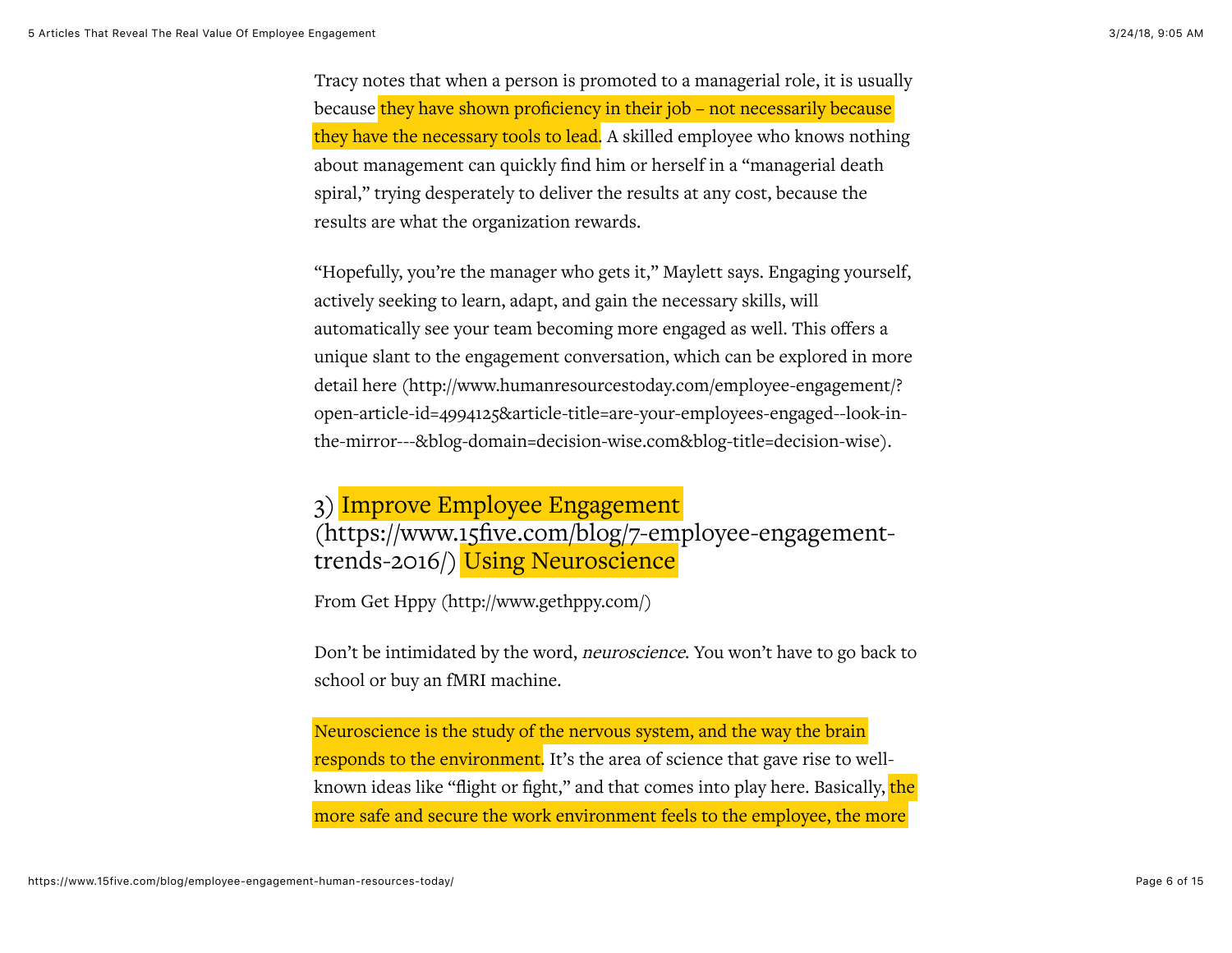likely they are to engage and interact with it, leading to increased learning and innovation. However, if your employees feel threatened [\(https://www.15five.com/blog/failed-job-interview/\), you can](https://www.15five.com/blog/failed-job-interview/) bet they're eyeing the door more than they're thinking about work.

The crazy part is that normal business practices go a long way towards making an employee feel threatened. Assessment, feedback and evaluation are all interpreted as potential threats by the brain.

| Culture                                                           | <b>Quadrant 1</b><br>"Autocratic"                                              | Quadrant 2<br>"Incentives"                                                   | <b>Quadrant 3</b><br>"Judgment"                                                 | Quadrant 4<br>"Pampering/<br>Spoiling'                                      | <b>Shared Power Approach</b><br>"Responsibility-Based"                                        |
|-------------------------------------------------------------------|--------------------------------------------------------------------------------|------------------------------------------------------------------------------|---------------------------------------------------------------------------------|-----------------------------------------------------------------------------|-----------------------------------------------------------------------------------------------|
| <b>Beliefs</b><br>About<br>People                                 | People can't be<br>trusted. I have to<br>make them work                        | People are<br>selfish, lazy and<br>require rewards                           | <b>People must prove</b><br>they meet my ideal<br>measures                      | This person needs<br>me and my<br>favors to succeed                         | People are and like to be<br>great, when they're not<br>acting great, they're<br>discouraged. |
| Management<br>Approach<br>How goals are set                       | <b>MANAGE</b><br><b>Leaders set</b><br>goals, delegate<br>the work             | <b>MOTIVATE</b><br><b>Leaders set</b><br>goals and offer<br>rewards, praise  | <b>JUDGE</b><br>Leaders "allow"<br>people to earn<br>participation              | <b>HELICOPTER</b><br><b>Leaders hover</b><br>over and do too<br>much        | <b>COACH &amp; MENTOR</b><br>Leaders "wait to be<br>asked" People set their<br>own goals      |
| Accountability<br>Approach                                        | People are<br>accountable to<br>follow my policies<br>and procedures           | People are<br>accountable for<br>achieving my<br>quotas and goals            | People are<br>accountable for<br>meeting my<br>standards                        | <b>Leaders attempt to</b><br>ensure their<br>success by<br>overcompensating | People own their own<br>tasks, accountable for<br>their performance                           |
| <b>Kinds of People</b><br><b>You Cultivate</b><br>How they behave | <b>COMPLIANT</b><br>People do only<br>what they're told,<br>Or not, they rebel | <b>COMPETITORS</b><br>People who hide<br>mistakes, rush,<br>compete, gimme's | <b>CONFORMISTS</b><br><b>People behaving</b><br>based on feedback<br>(pleasers) | <b>ENTITLED</b><br><b>People who</b><br>underperform and<br>demand favor    | <b>SELF-STARTERS</b><br>People who are open,<br>creative, proactive and<br>accountable        |
|                                                                   |                                                                                | <b>Extrinsic Motivation</b>                                                  |                                                                                 |                                                                             | <b>Intrinsic Motivation</b>                                                                   |
|                                                                   |                                                                                |                                                                              |                                                                                 |                                                                             | <b>Empowered</b>                                                                              |

Francfarm fun Cantral to Docnancibilit

So how can employers use the brain's own mechanisms to engage employees

**Four Core Social Needs** A Key He Work Concept

We all want a sense of belonging and significance and need to feel..

[Dr. David Rock \(https://twitter.com/davidrock101\),](https://twitter.com/davidrock101) the Director of the NeuroLeadership Institute, has suggested the acronym SCARF to measure the social forces that may be playing against your employees' sense of safety: Status, Certainty, Autonomy, Relatedness and Fairness:

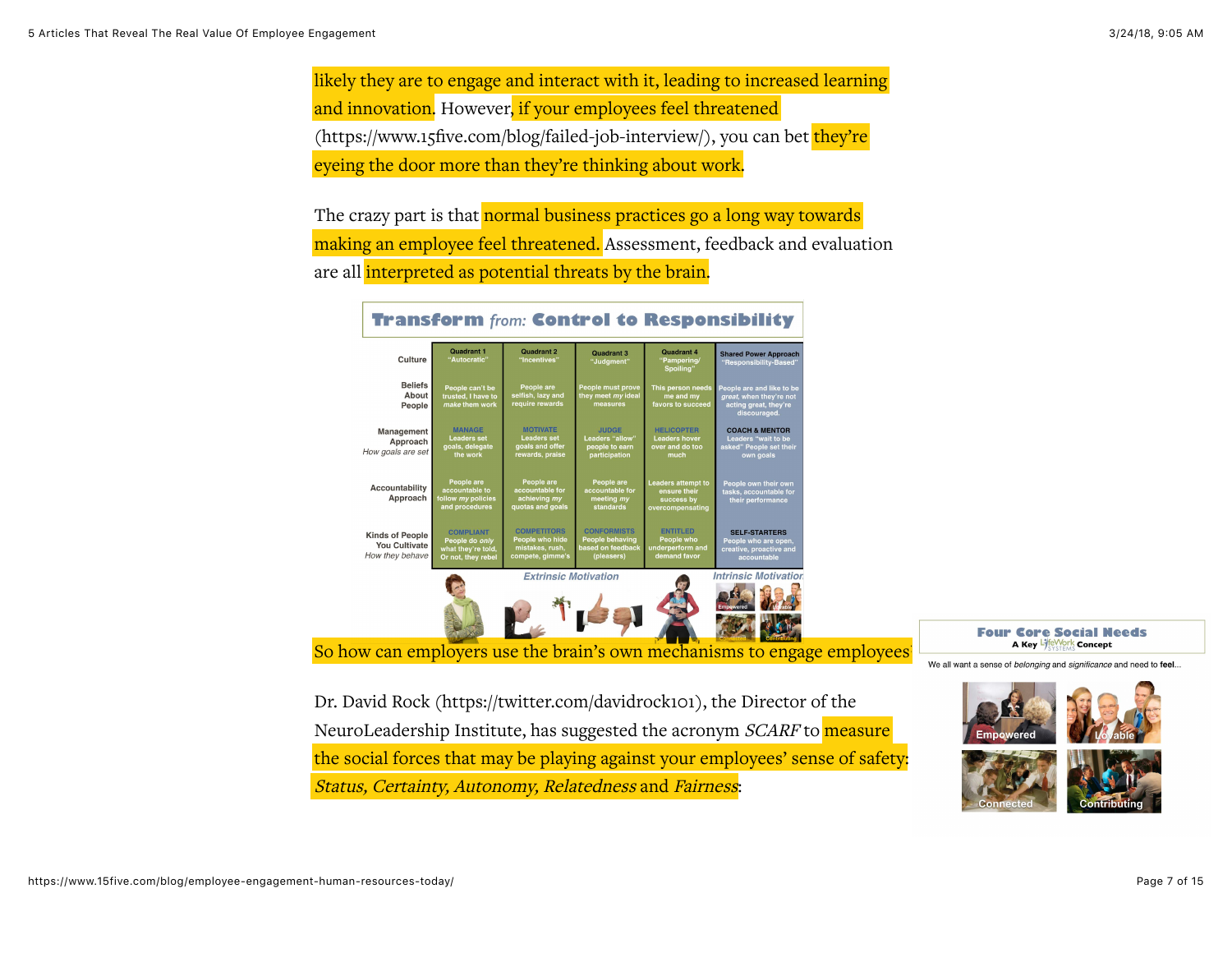"The SCARF model uses a very basic aspect of human existence, threat and safety. We may not think about these two things on a minute to minute basis, but our brains are always reacting in ways that relate to the pathways that were created in our ancestral pasts."

For great tips on how to address each of these aspects and build a work environment that is automatically "safer" to the human brain, you can read the main article here (http://www.humanresourcestoday.com/employeeengagement/?open-article-id=5255326&article-title=improve-employee[engagement-using-neuroscience&blog-domain=gethppy.com&blog-title=get](http://www.humanresourcestoday.com/employee-engagement/?open-article-id=5255326&article-title=improve-employee-engagement-using-neuroscience&blog-domain=gethppy.com&blog-title=get-hppy)hppy).

#### **Inferiority Complex**

"Inferiority feelings rule the mental life and can be clearly recognized in the sense of deficiency and dissatisfaction, and in uninterrupted struggles both within individuals and humanity."



LifeWorl

### 4) [Stop the Employee Engagement](https://www.15five.com/blog/7-employee-engagement-trends-2016/) Survey Madness

From [TLNT \(https://www.eremedia.com/tlnt/\)](https://www.eremedia.com/tlnt/)

David Lee presents us with a sobering reality: "Over a billion dollars is spent annually in the US alone on employee engagement (https://www.15five.com/blog/7-employee-engagement-trends-2016/) surveys [and improvement interventions." The message we can take from this](https://www.15five.com/blog/7-employee-engagement-trends-2016/)? Employee engagement done poorly may very well not be worth pursuing.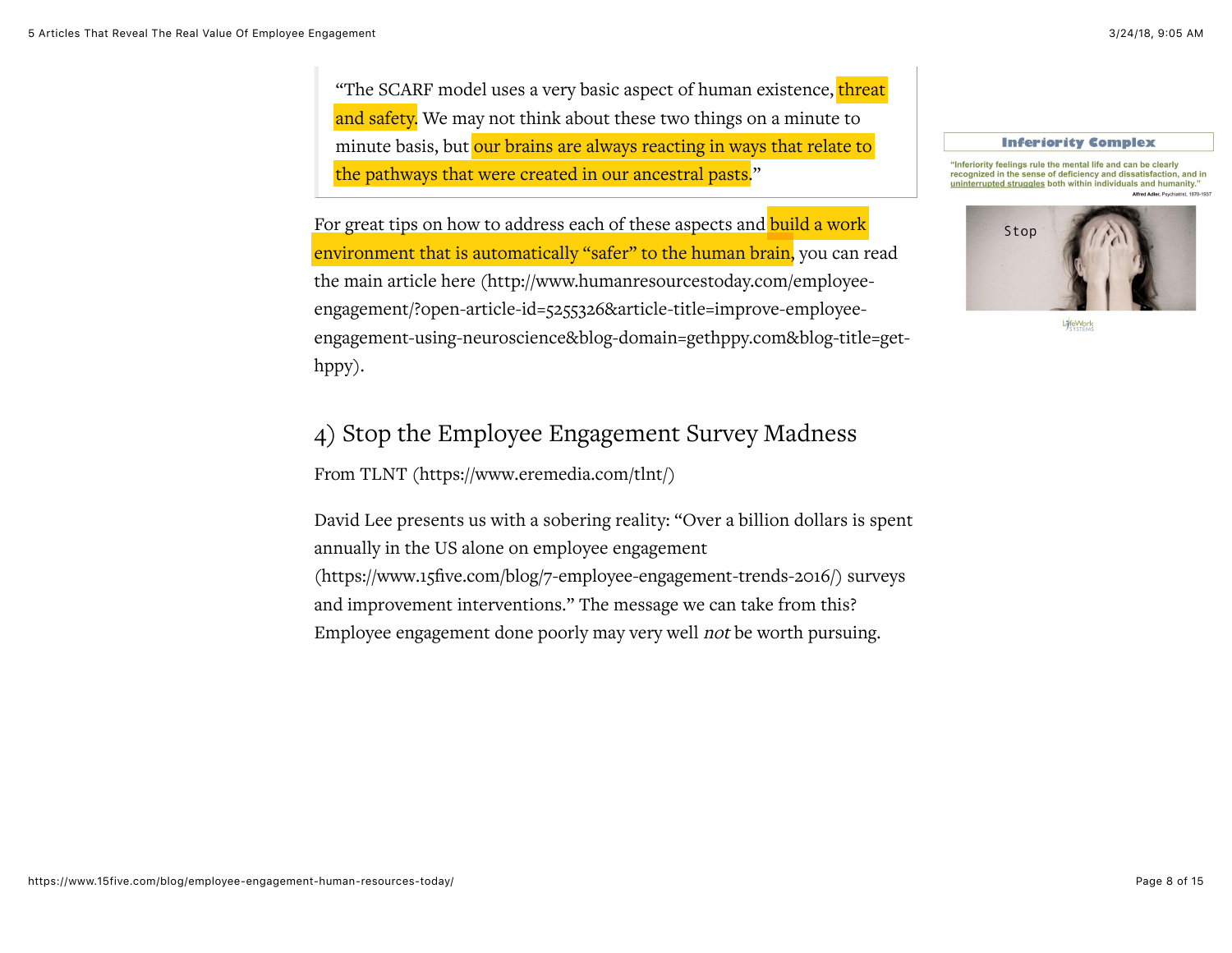"You don't want another year to go by where you sink time, money, and social capital into another employee engagement [\(https://www.15five.com/blog/7-employee-engagement-trends-2016/\)](https://www.15five.com/blog/7-employee-engagement-trends-2016/) survey followed by "solutions" that don't move the engagement needle, do you?"

Rather than repeat the same old tricks and hope for different results, Lee suggests that managers carefully consider the three primary factors contributing to the failure of employee engagement [\(https://www.15five.com/blog/7-employee-engagement-trends-2016/\)](https://www.15five.com/blog/7-employee-engagement-trends-2016/) programs: execution flaws, paradigm flaws, and courage flaws:

 $\overline{\mathbf{F}}$  **Execution flaws** cover everything from the interpretation of the surveys, to"whose job it is" to fix the engagement problem.

– **Paradigm flaws** perpetuate ideas such as surveys of large data being [more useful than one-on-one conversations \(https://www.15five.com/one-on](https://www.15five.com/one-on-ones/)ones/) with select individuals.

– **Courage flaws** are what prevent management from seeking honest feedback, "hiding behind surveys" instead.

For his in-depth analysis on each of these flaws, as well as his recommended next steps and solutions, you can read the full article here [\(http://www.humanresourcestoday.com/employee-engagement/?open-article](http://www.humanresourcestoday.com/employee-engagement/?open-article-id=6652204&article-title=stop-the-employee-engagement-survey-madness&blog-domain=tlnt.com&blog-title=tlnt--the-business-of-hr)id=6652204&article-title=stop-the-employee-engagement-surveymadness&blog-domain=tlnt.com&blog-title=tlnt--the-business-of-hr).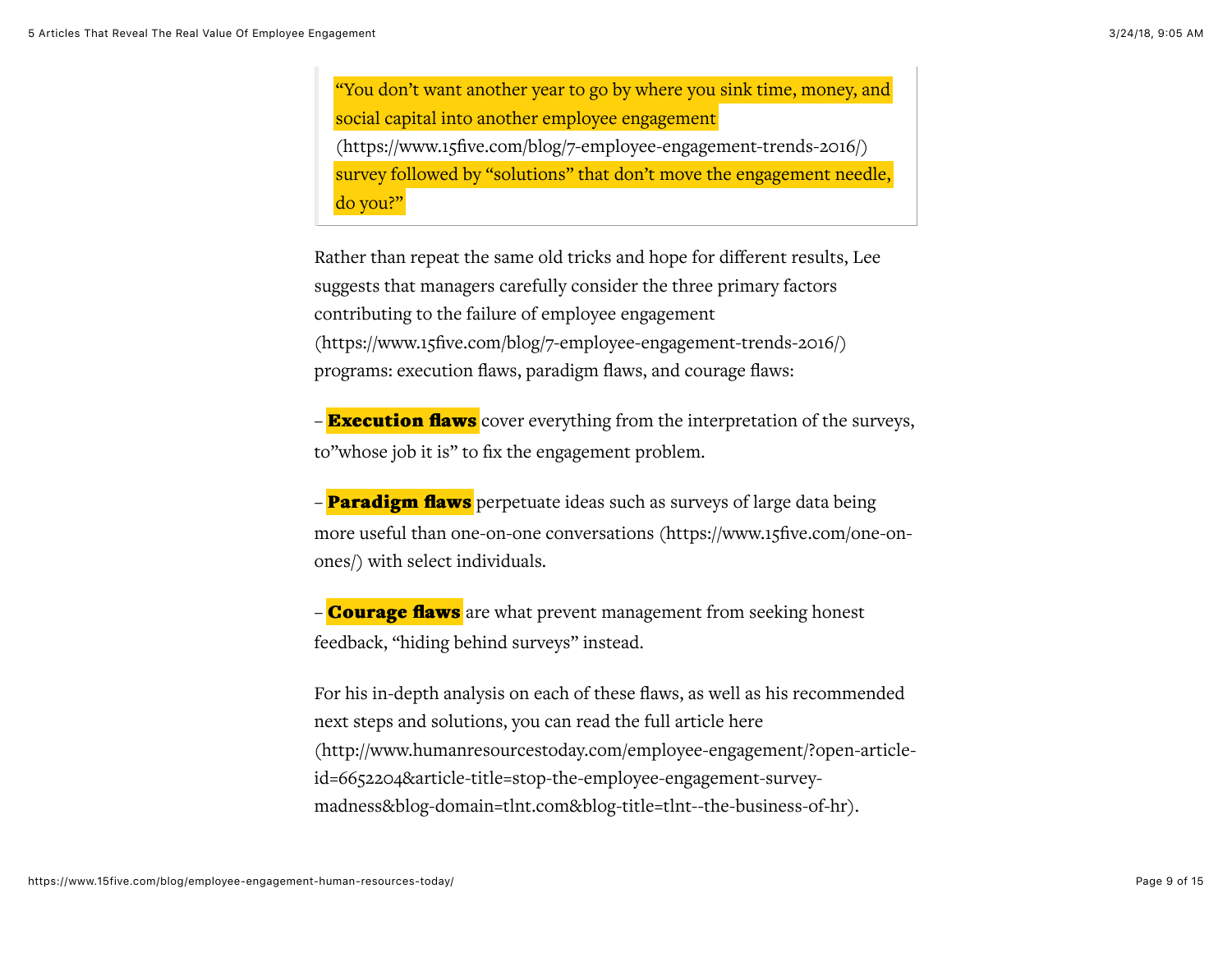5) Wanna Calculate Your Employee Engagement [\(https://www.15five.com/blog/7-employee-engagement-trends-2016/\)](https://www.15five.com/blog/7-employee-engagement-trends-2016/) (https://www.15five.com/blog/7-employee-engagement-trends-2016/) ROI?

From [15Five \(https://www.15five.com/blog/\)](https://www.15five.com/blog/)

Changing the way you approach engagement, and learning to interact with your employees as an engaged manager, is an inexpensive way to promote employee engagement (https://www.15five.com/blog/7-employee[engagement-trends-2016/\) within your company. But changing ou](https://www.15five.com/blog/7-employee-engagement-trends-2016/)r behavior can be difficult, and even harder to cultivate in others.

Is checking in on your new managers and building a culture of engagement really worth the hassle?

[Hollie Nishikawa \(https://twitter.com/HollieNish\),](https://twitter.com/HollieNish) Director of Demand Generation at 15 Five, is not only certain that it is  $-$  she can prove it. For those who appreciate the cold, hard numbers, Nishikawa has devised a worksheet that revolves around calculating your employee engagement [\(https://www.15five.com/blog/7-employee-engagement-trends-2016/\)](https://www.15five.com/blog/7-employee-engagement-trends-2016/) ROI.

"Engagement can be hard to quantify, but an engaged employee wears it on their face and demonstrates it in their work and in their communication. You may know that employee engagement [\(https://www.15five.com/blog/7-employee-engagement-trends-2016/\)](https://www.15five.com/blog/7-employee-engagement-trends-2016/) is important, but do you know how it can impact your bottom line due to less turnover and absenteeism, and higher productivity?"